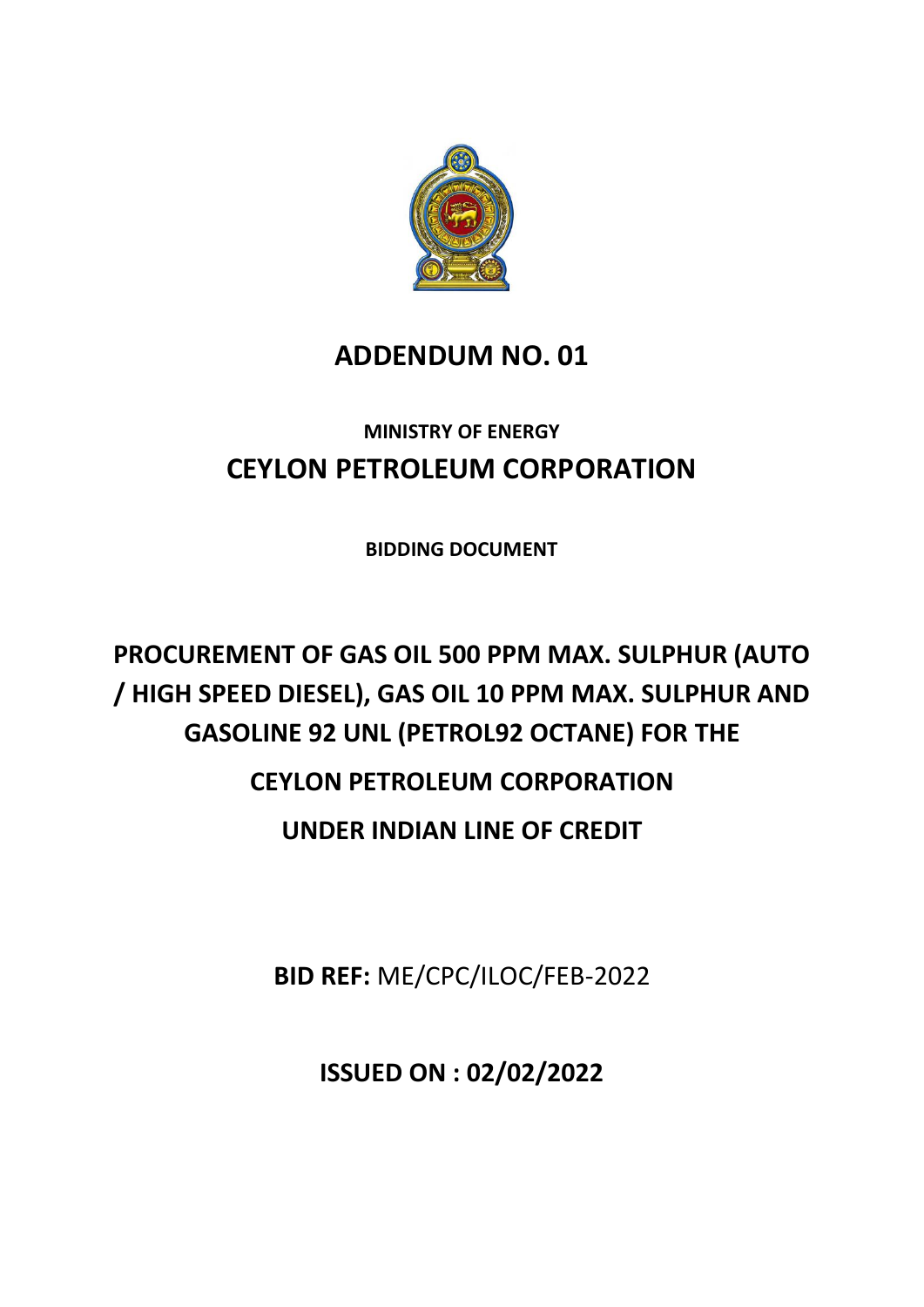#### **IMPORTANT**

# **Bidders are hereby informed that the following amendments are made to the bidding document which was already published by CPC on 02nd February 2022.**

#### **Amendment No. 1 :**

- 1. Bidders are hereby informed that the bidding for product Jet A-1 and combined cargos of GAS OIL 500 PPM MAX. SULPHUR (AUTO / HIGH SPEED DIESEL), GAS OIL 10 PPM MAX are included in the bidding document and requested to bid accordingly,
- 2. In the bidding document wherever appearing as "GAS OIL 500 PPM MAX. SULPHUR (AUTO / HIGH SPEED DIESEL), GAS OIL 10 PPM MAX. SULPHUR AND GASOLINE 92 UNL (PETROL 92 OCTANE)" Should be replaced with  **"GAS OIL 500 PPM MAX. SULPHUR (AUTO / HIGH SPEED DIESEL), GAS OIL 10 PPM MAX. SULPHUR, GASOLINE 92 UNL (PETROL 92 OCTANE) AND JET A-1"**
- 3. Wherever appearing "Employer" should be replaced with "Buyer"
- 4. Sub clauses of 16.7 & 16.8 under clause 16, Terms of Payment under Section IV, Condition of Contacts (Page 86) shall not be applicable
- 5. Sub clause 28.3 under clause 28, Warranty under Section IV, Condition of Contacts (Page 92) shall not be applicable

#### **Amendment No. 2 :**

Bid Submission form for JET A-1 has been added after page No. 55 as 55.1, 55.2,55.3,55.4 and 55.5 as **Jet A-1 Bid Submission form** (Attached herewith).

#### **Amendment No. 3 :**

Bid Submission form for combined cargo Gas Oil 500 ppm Max. Sulphur and Gas Oil 10 ppm Max. Sulphur has been added after page No. 55 as 55.6, 55.7, 55.8, 55.9, 55.10 and 55.11 as **Combined Cargo Bid Submission form** (Attached herewith).

#### **Amendment No. 4 :**

The sub clause 4.1.4 should be replaced as follows.

The Buyer shall furnish full particulars of the respective cargo to be purchased to the Independent Inspector under advice to the Seller. The quality and quantity of the product shall be tested in accordance with good industry standards and practices and using internationally accepted sampling and analytical/testing methods stipulated in relevant specification sheet as per **Annex - 'A', Annex -'B', Annex - 'C' & Annex - 'D'.**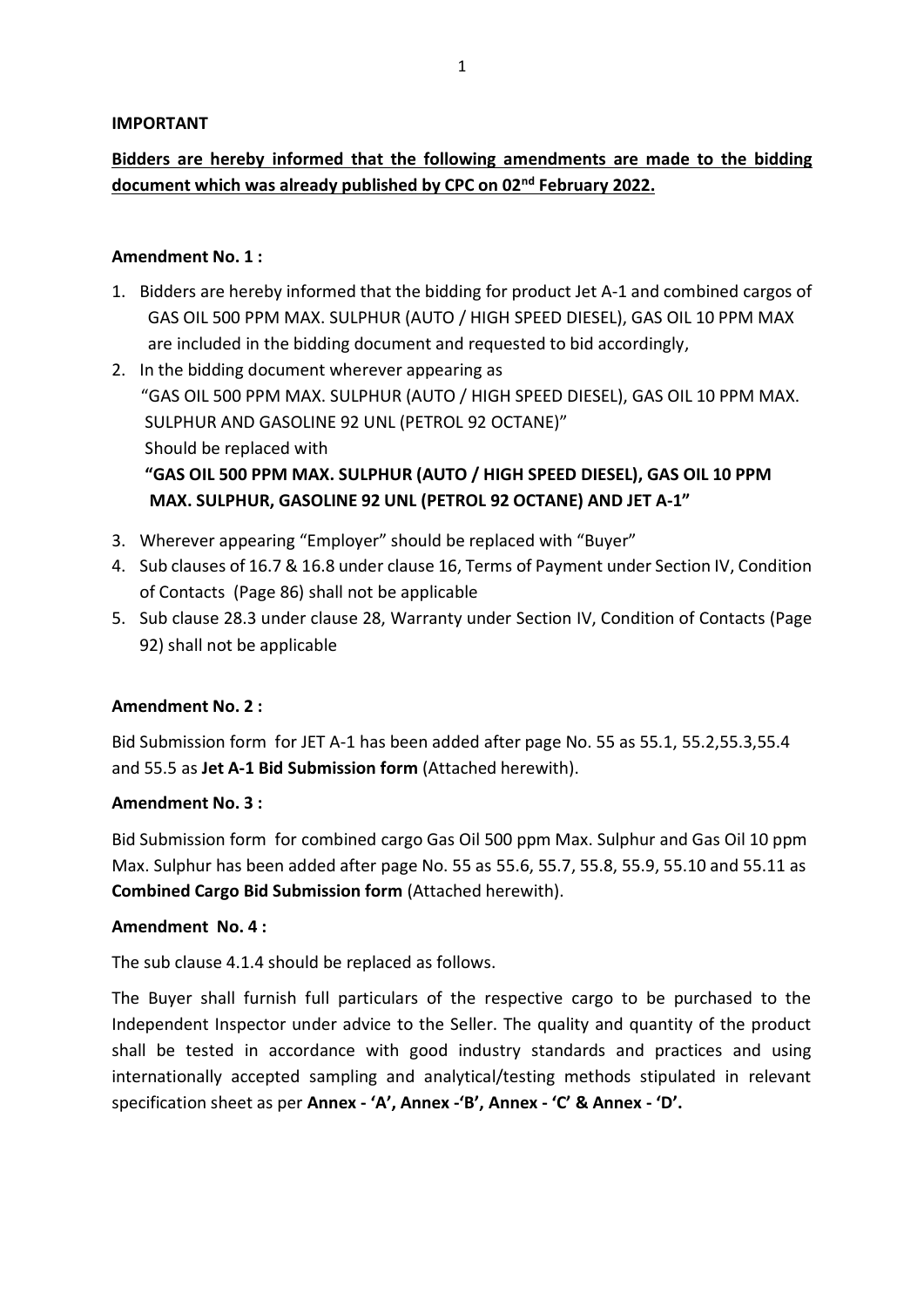## **Amendment No. 5 :**

The following content should be added to the **end of the 3.1.1.4** under Technical Specfication (Page No. 66)

In the event if a combine cargo of Gas Oil 500 ppm Max. Sulphur and Gas Oil 10 ppm Max. Sulphur will be delivered at Colombo through Dolphin Tanker Berth (DTB). The vessel should be capable of discharging both products simultaneously through two adjoining manifolds at a minimum discharging rate of 270  $m<sup>3</sup>$  per hour and 400  $m<sup>3</sup>$  per hour through two lines of 10 inch and 12 inch diameter respectively while maintaining pressure at vessel's manifolds from 10.0 kg/cm<sup>2</sup> to 12.5 kg/cm<sup>2</sup> respectively.

# **Amendment No. 6:**

The following paragraph should be added before the item a) under the clause ITB 14 (Page 29-30) Bid Prices and Discounts in C. Preparation of Bids

DAP Colombo price for Jet A-1 shall be calculated as follows:

Price offered for Jet A-1 in USD per barrel on **DAP Colombo Basis (Incoterms 2010)** should be the average of the Mids of fob Singapore price of Jet Kero under the heading of **"Platts Singapore Middle Distillates Assessment"** on the first day of the two day delivery laycan, two days immediately before and two days immediately after the first day of the two day delivery laycan (If there is no publication on the first day of the two day delivery laycan then two days immediately before and two days immediately after the first day of the two day delivery laycan are to be taken into account) plus a fixed Premium/Discount for the payment.

#### **Amendment No. 7:**

The following paragraph should be changed under item C) in the clause **ITB 35.4**, Bid Prices and Discounts in E. Evaluation and Comparison of Bids(Page 34)

"Commercial & Financial evaluation is based on DAP (Delivered At Place) value calculated based on the Mids of FOB Singapore quotations for Gas Oil 500 ppm under the heading "Platts Singapore Middle Distillates Assessments" for Gas Oil 500 ppm Max. Sulphur , Gas Oil 10 ppm under the heading "Platts Singapore Middle Distillates Assessments" for Gas Oil 10 ppm Max. Sulphur, Gasoline 92 UNL under the heading "Platts Singapore Light Distillates Assessments" and **Jet Kero under the heading "Platts Singapore Middle Distillates Assessments"** in Platts Markets can which were last published before the tender closing date plus/minus the Premium/Discount."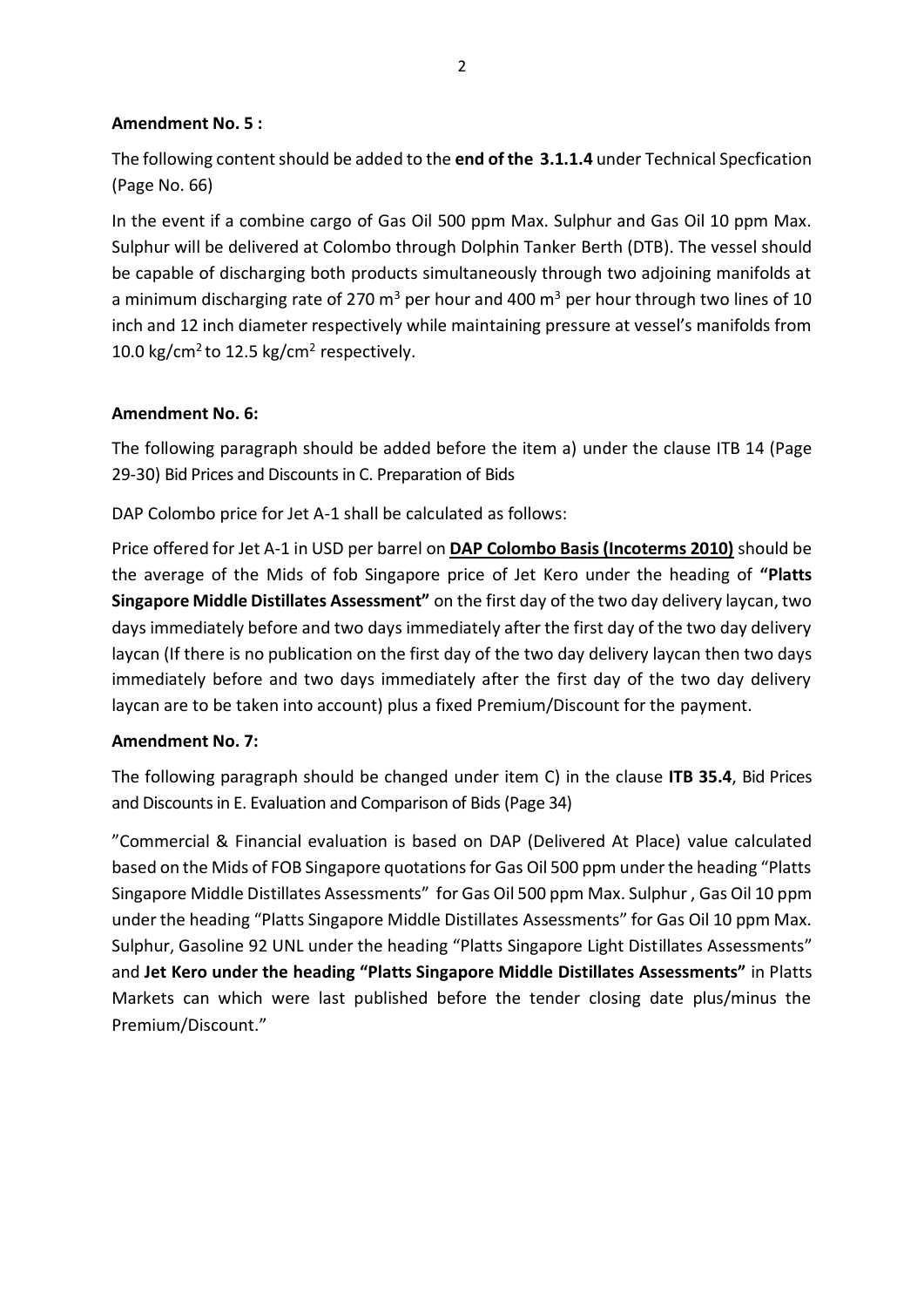#### **Amendment No. 8:**

Bidders are allowed to bid for one shipment (lot) or several shipments (lots) of each type of product Gas Oil 500 ppm Max. Sulphur, Gas Oil 10 ppm Max. Sulphur, Gasoline 92 UNL, Jet A-1 and Combined shipment of Gas Oil 500 ppm Max. Sulphur / Gas Oil 10 ppm Max. Sulphur within the total cumulative DAP value of USD 500 million.

Depending on the price quoted for one or several shipments of each product and/or product combinations, the lowest responsive bidder or bidders for each product and/or product combinations would be selected and ranked.

Award will be made based on the ranking and the number of shipments quoted and as required by purchaser.

**The bidders who will submit bids with earliest delivery of cargo at colombo will be given priority during the evaluation.** 

# **Amendment No. 9:**

The entire page should be replaced in the price schedule as follows (Page 58) – **Annex E**

#### **Amendment No. 10:**

The table should be replaced under the heading to List of Goods and Delivery Schedule (Page 63) with the table – **Annex F**

#### **Amendment No. 11:**

The clause should be added **as the paragraph 3.1** under the Section VII. Contract Data CC 16.1 before point No. 4 (Page 105)

The method and conditions of payment to be made to the supplier under this Contract shall be as follows

DAP Colombo price for **Jet A-1** shall be calculated as follows:

Price for each and every shipment for **Jet A-1 in USD per on DAP Colombo Basis (Incoterms 2010)** shall be determined based on the average of the Mids of FOB Singapore price of Jet Kero published in Platts market scan under the heading **"Platts Singapore Middle Distillates Assessments"**, on the first day of the two day delivery laycan, two days immediately before and two days immediately after the first day of the two day delivery laycan (if there is no publication on the first day of the two day delivery laycan then two days immediately before and two days immediately after the first day of the two day delivery laycan are to be taken into account) plus a fixed premium /discount for the **in United State Dollar ………… (USD ……….) per barrel**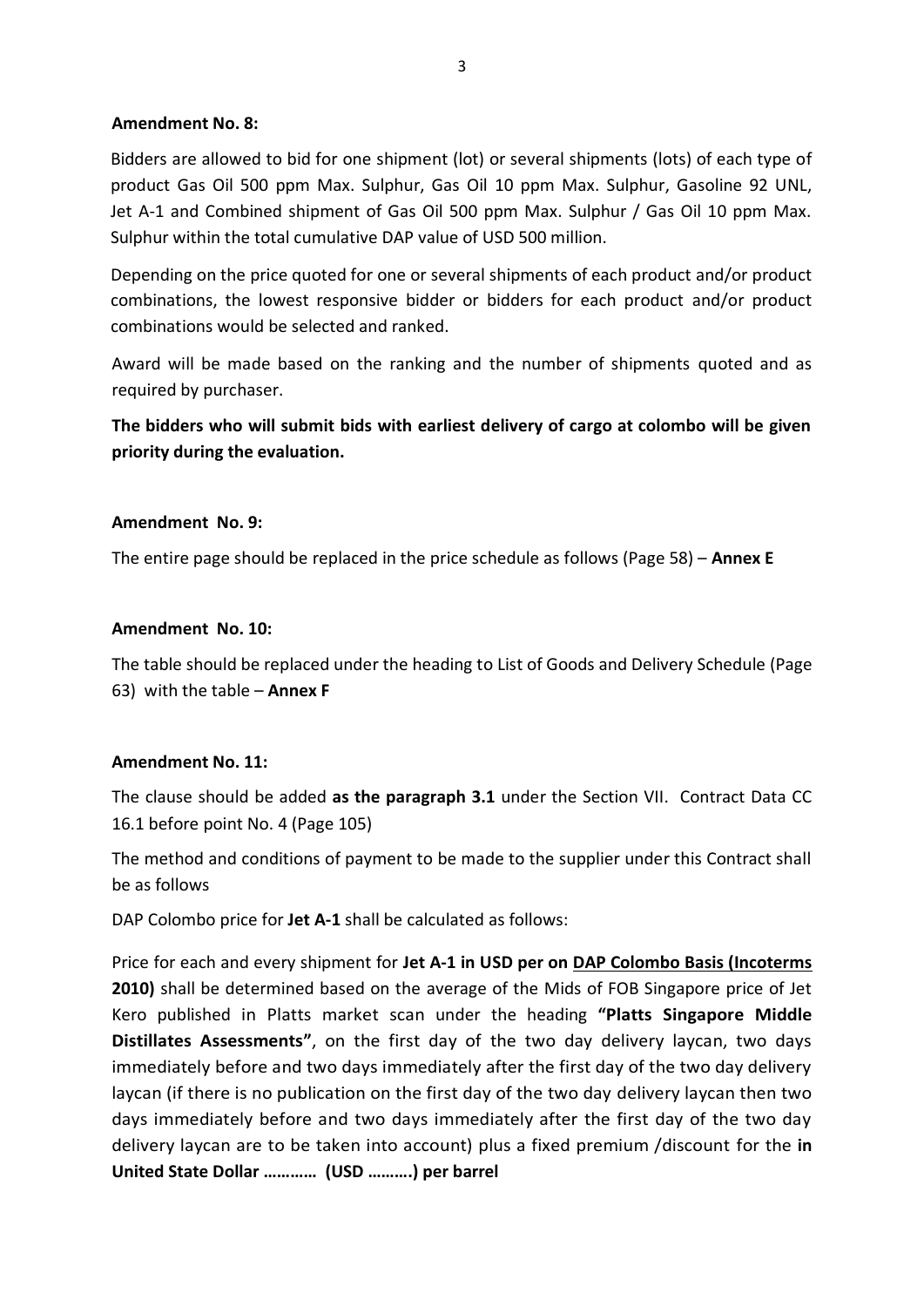# **Amendment No. 12:**

The table under item No. 5 qunatity in the **Draft Contract Agreement**should be replaced with the following table (Page 117).

| <b>Product</b>                                                                              | Quantities to be delivered / purchased                                              |                                          | No. of                                                   |
|---------------------------------------------------------------------------------------------|-------------------------------------------------------------------------------------|------------------------------------------|----------------------------------------------------------|
|                                                                                             | <b>Total contractual</b><br>quantity                                                | Per shipment<br>quantity                 | shipments                                                |
| Gas Oil 500 ppm Max. Sulphur                                                                | Bbls<br>+10/-5% of Gas Oil<br>500 ppm Max.<br>Sulphur                               | 300,000 Bbls<br>$+10/-5%$                | .                                                        |
| Gas Oil 10 ppm Max. Sulphur                                                                 | Bbls<br>+10/-5% of Gas Oil<br>10 ppm Max. Sulphur                                   | 300,000 Bbls<br>$+10/-5%$                | .                                                        |
| Gasoline 92 UNL (Petrol 92<br>Octane)                                                       | Bbls<br>+10/-5% of Gasoline<br><b>92 UNL</b>                                        | 300,000 Bbls<br>$+10/-5%$                |                                                          |
| JET A-1                                                                                     | Bbls<br>+10/-5% of JET A-1                                                          | 300,000 Bbls<br>$+10/-5%$                | Maximum 3<br>Shipments will<br>be allowed to<br>bid      |
| Supply of combined cargo Gas Oil<br>500 ppm Max. Sulphur and Gas Oil<br>10 ppm Max. Sulphur | Bbls<br>+10/-5% of Gas Oil<br>500 ppm Max.<br>Sulphur<br>Bbls<br>+10/-5% of Gas Oil | 227,500 Bbls<br>$+10/-5%$<br>52,500 Bbls | .<br>Maximum 2<br>Shipments will<br>be allowed to<br>bid |
|                                                                                             | 10 ppm Max. Sulphur                                                                 | $+10/-5%$                                |                                                          |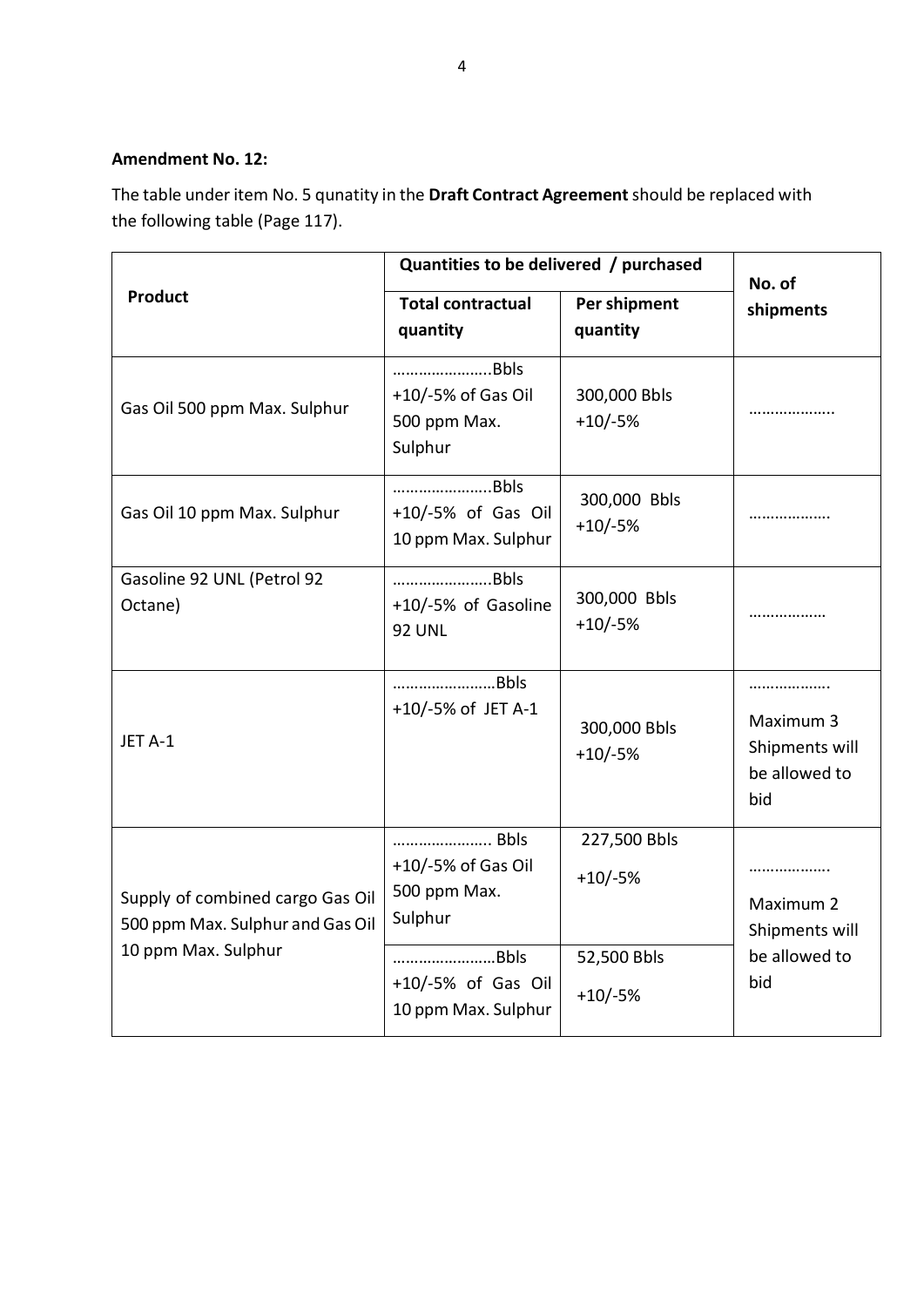#### **Amendment No. 13:**

The following paragraph should be added under the clause 11.**DAP Colombo Price / Payment** after sub clause 11.3. (Page 123)

DAP Colombo price for **Jet A-1** shall be calculated as follows:

Price offered for Jet A-1 in USD per barrel on **DAP Colombo basis (Incoterms 2010)** shall be the average of the Mids of FOB Singapore price of Jet Kero published in platts market scan under the heading **"Platts Singapore Middle Distillates Assessments"**, on the first day of the two day delivery laycan, two days immediately before and two days immediately after the first day of the two day delivery laycan (if there is no publication on the first day of the two day delivery laycan then two days immediately before and two days immediately after the first day of the two day delivery laycan are to be taken into account) plus a fixed Premium/Discount **in United State Dollar ………… (USD ……….) per barrel** 

# **Amendment No. 14:**

The following content should be added to **under 17**.Vessel Requirements **at the end of the 17.1.4.** (Page 130)

In the event if a combined cargo of Gas Oil 500 ppm Max. Sulphur and Gas Oil 10 ppm Max. Sulphur will be delivered at Colombo through Dolphin Tanker Berth (DTB). The vessel should be capable of discharging both products simultaneously through two adjoining manifolds at a minimum discharging rate of 270  $m<sup>3</sup>$  per hour and 400  $m<sup>3</sup>$  per hour through two lines of 10 inch and 12 inch diameter respectively while maintaining pressure at vessel's manifolds from 10.0 kg/cm<sup>2</sup> to 12.5 kg/cm<sup>2</sup> respectively.

# **Amendment No. 15:** (Page 33)

Deadline for submission of bids under clause ITB 23.1 should be changed to **22nd February 2022** instead of **15th February 2022** at 1500 hours. Further, date and time under ITB 26.1 should be changed to **22nd February 2022** instead of 15th **February 2022** at 1500 hours

# **Amendment No. 16:** (Page 33)

The content of the ITB 23 should be amended and replaced as follows.

In the event of online submission, the web link (URL) to upload the bid, shall be circulated among the prospective bidders on or before 1500 hours. (Sri Lankan time) on **18th February 2022**. URL will be activated immediately after sharing the link with prospective bidders for uploading of offers and it will be blocked after 1500 hours on **22nd February 2022.** However, it is the responsibility of the bidder to submit the bid in electronic format as above and the delay of submitting bids through email will not be considered by CPC under any circumstances.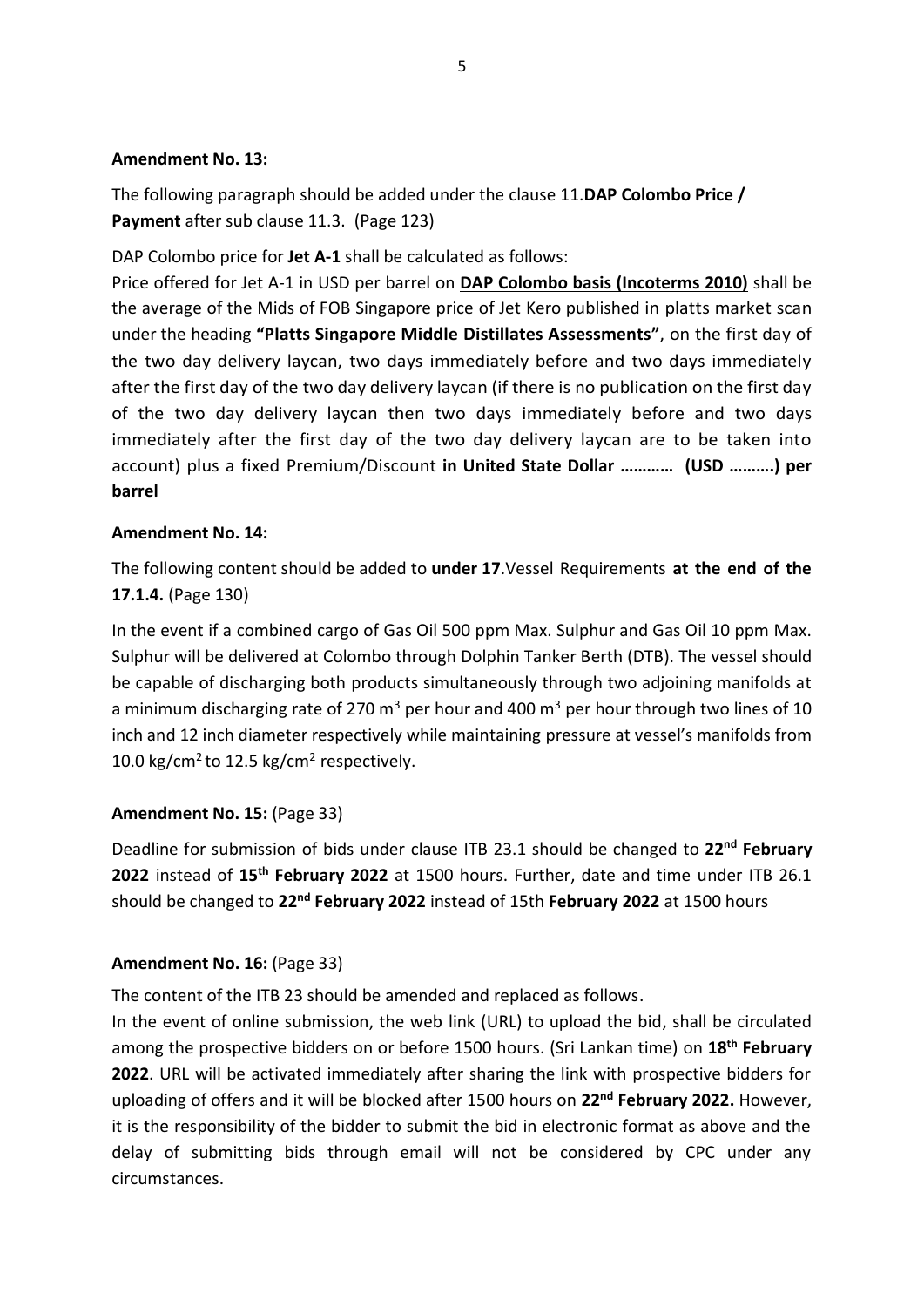# **Amendment No.17:** (Page 32)

The sub clause C) of the clause ITB 22 should be amended and replaced as follows.

The web link (URL) to upload the bid shall be circulated among the prospective bidders on or before 1500 hrs. (Sri Lankan time) on **18th February 2022**. URL will be activated immediately after sharing the link with prospective bidders for uploading of offers and it will be blocked after 1500 hours on **22nd February 2022**.

# **Amendment No.18:** (Page 31)

Bid Validity Period of the ITB 19.1 should be amended and replaced as follows. The bid shall **valid until 24 th March 2022 (30 days)** from the date of opening of bids.

**Amendment No.19:** (Page 31)

Bid Security Period of the ITB 20.2 should be amended and replaced as follows.

"The amount of the Bid Security shall be USD **300,000.00** the validity period of the bid security shall be until **21st April 2022 (58 days) from the date of opening of bids".**

# **Amendment No. 20:** (Page 33)

Bid opening of the ITB 26.1 should be amended and replaced as follows.

The bid opening shall take place at: Ministry of Energy, No. 80, Sir Earnest De Silva Mawatha, Colombo 07.

# Date:-**22nd February 2022 Time: 1500 hours**

There will also be Facilitates for Bidders to participate for the Bid opening via online Facilities and the Link will be provided duly.

# **Amendment No. 21:**

Clause CC 7.1 under the section VII. Contract Data should be amended and replaced as follows (Page 98).

# **Minimum 75% of goods supplied under this contact shall have their origin in India and shall comply with applicable standard specified by CPC.**

Bidder shall ensure that the product offered are in conformity with the relevant specifications given in;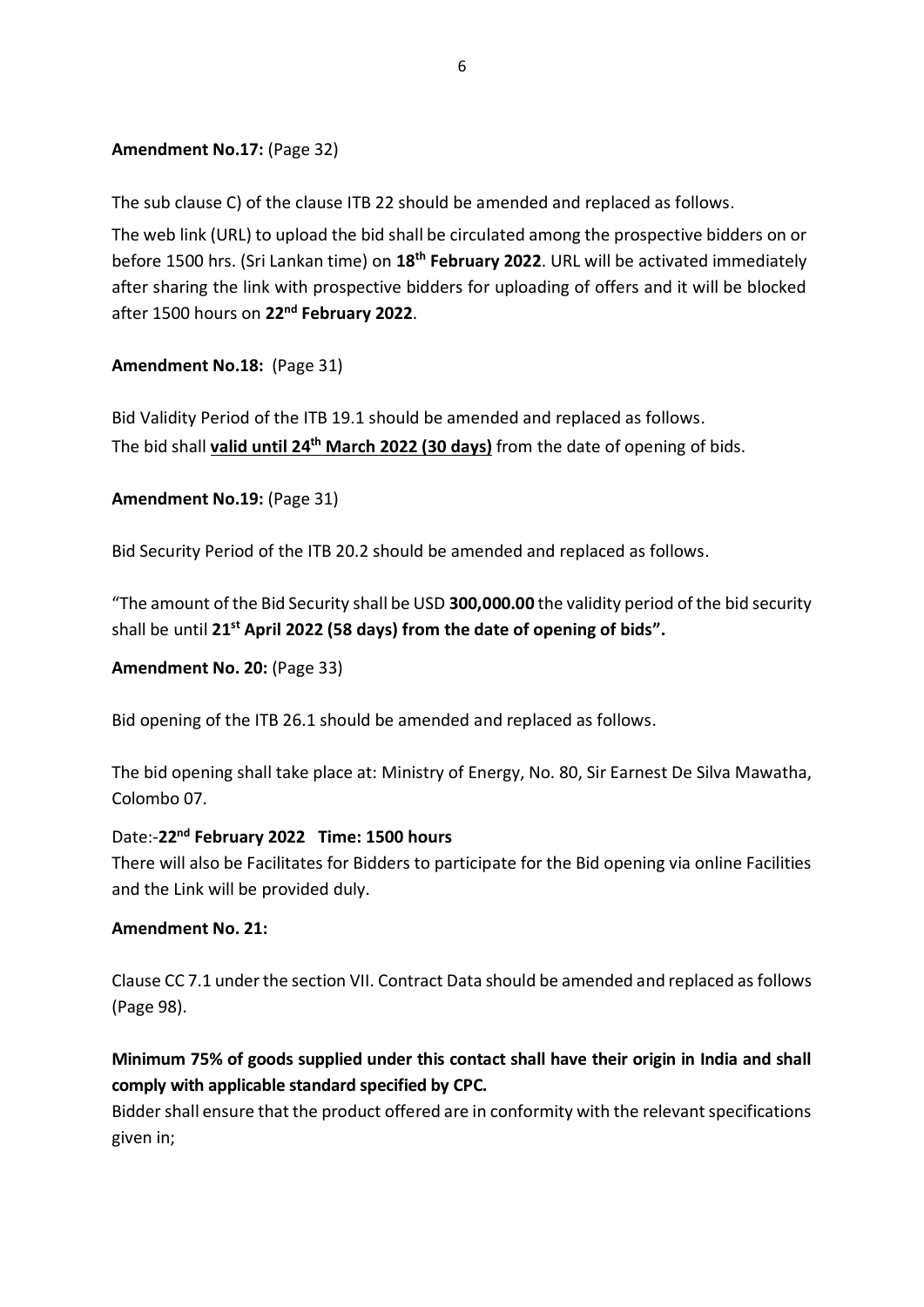- 1. Annex 'A' for Gas Oil 500 ppm Max. Sulphur. Bidder shall state the compliance to the specifications in Annex - 'A-1' for Gas Oil 500 ppm Max. Sulphur & submit along with the bid.
- 2. Annex 'B' for Gas Oil 10 ppm Max. Sulphur. Bidder shall state the compliance to the specifications in Annex - 'B-1' for Gas Oil 10 ppm & submit along with the bid.
- 3. Annex 'C' for Gasoline (92 UNL) bidder shall state the compliance to the specifications in Annex - 'C-1' for Gasoline (92 UNL) & submit along with the bid
- 4. Annex 'D' for Jet A-1 bidder shall state the compliance to the specifications in Annex 'D-1' submit along with the bid."

# **Amendment No. 22:**

A specification for Jet A-1 has been incorporated end of page the 143 as **page 143.1** as **Annex - 'D'**

# **Amendment No. 23:** (Page 5-6)

Clauses of 3.2 under ITB Section I should be amended as follows.

In further pursuance of this policy, Bidder shall permit and shall cause its agents (whether declared or not), sub-contractors, service providers or suppliers to permit the Government of Sri Lanka, the Government of India and Exim Bank to inspect all accounts, records and other documents relating to the submission of the bid and contract performance (in case of an award), and to have them audited by auditors appointed by the Government of India and Exim Bank.

# **Amendment No. 24:**

The sub clause 9.1 of the clause 9 of the Draft Agreement should be amended and replaced as follows. (Page 121-122)

If the quality of any or all of the product/(s) at the discharge port does (do) not meet/comply with the contractual specifications specified under **Annex A, Annex B and Annex C and Annex D** with respect to any of the parameters indicated therein, subject to Sub Clause 8.7., the Buyer reserves the right to reject the full consignment on board the vessel or part of the consignment as the case may be.

In such a case if the seller is obliged to provide a replacement cargo at the request of the successful Supplier/Bidder without any additional cost to the CPC within the first twenty (20) days from the date of rejection of the original Cargo no any additional cost will be charged by CPC from the successful Supplier/Bidder. Determination of the new laycan will be at the discretion of CPC. However, CPC shall not unreasonably delay the allocation of an alternative delivery laycan.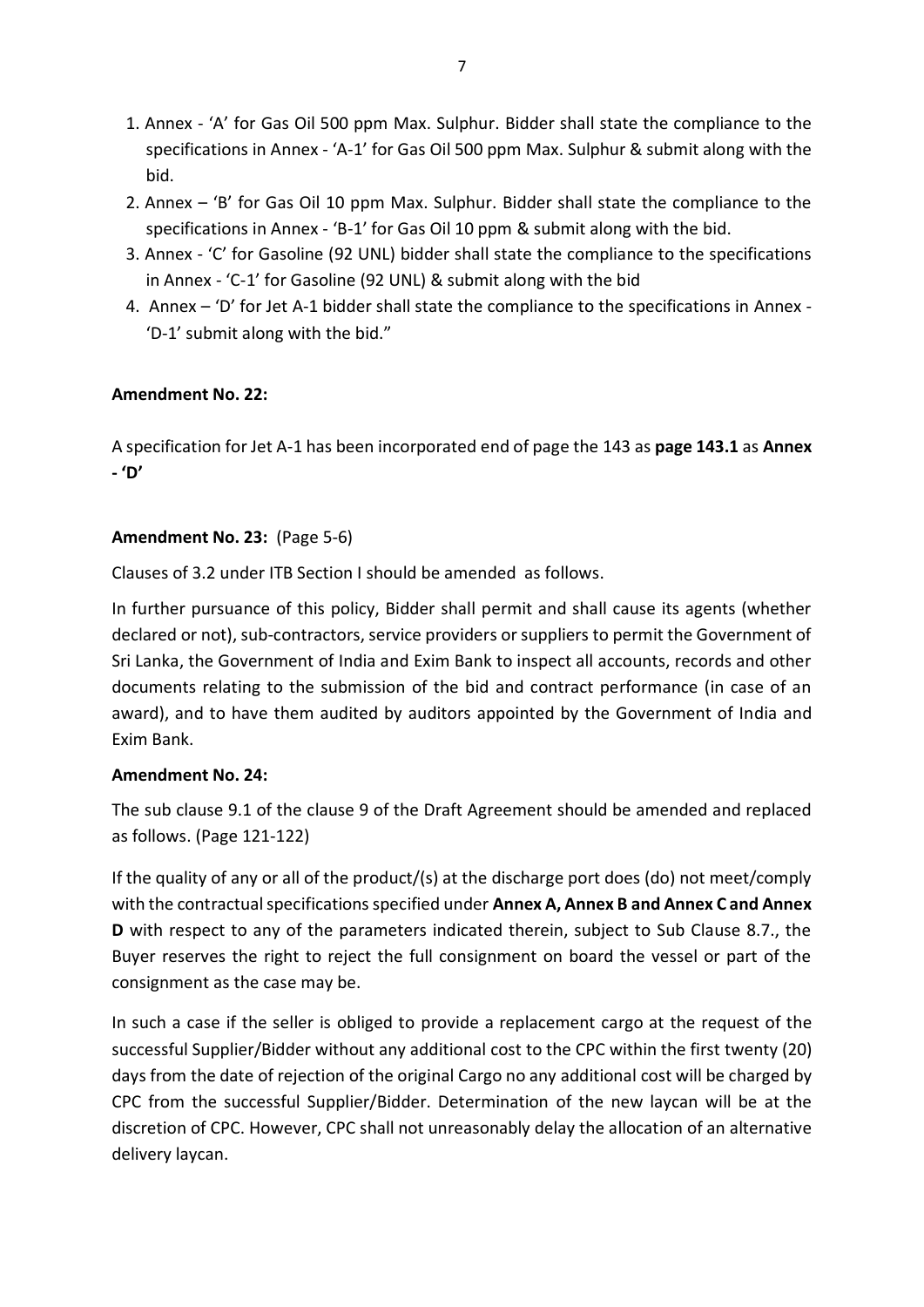If the seller is obliged to provide a replacement cargo at the request of the successful Supplier/Bidder without any additional cost to the CPC after the first twenty (20) days from the date of rejection of the original cargo subject to payment of zero point zero five percent (0.05%) of the dap "value of the rejected cargo" per day pro-rata basis by the successful Supplier/ Bidder to CPC for the period commencing from the 2400 hrs. of the twentieth (20<sup>th</sup>) day from the date of rejection of the cargo until the replacement cargo is delivered at Colombo (i.e. up to the notice of readiness (nor) tendered time) during the new laycan. value of the rejected cargo shall be determined, based on the B/L quantity, the first day of the agreed two day delivery laycan of the rejected cargo and as per the pricing clause of the tender.

The consent for the supply of replacement cargo shall be communicated in writing by the Seller to the Buyer within forty eight (48) hours of such request by the Buyer.

# **Amendment No. 25:**

The sub clause 9.6 of the clause 9 of the Draft Agreement should be amended and replaced as follows

"In the event the CPC deciding, at its sole discretion, not to request a replacement cargo for the product, no any recovery of damages or losses for CPC from the successful Bidder / Supplier."

# **Amendment No. 26:**

The clause 1.8 of the CC 27.1 of the Condition of Contact should be amended and replaced as follows (Page 108)

The successful supplier / bidder is fully responsible to deliver the cargo within the agreed upon delivery date /laycan. Failure to comply with the agreed upon delivery date /laycan will make the successful supplier / bidder liable for liquidated damages of **Zero point one percent (0.1%)** of the dap value per day pro-rata for each day of delay after 2400 hours of the last day of the two day delivery laycan until vessel tender nor at discharge port at Colombo. If the delay exceeds six (6) days after the last date of the agreed delivery laycan without obtaining prior approval, CPC will reserve the right to terminate the contract.

# **Amendment No. 27:**

The clause 1.1 of the CC 28 of the Condition of Contact should be amended and replaced as follows (Page 111)

"If the quality of any or all of the product/(s) at the discharge port does (do) not meet/comply with the contractual specifications specified under **Annex - 'A', Annex B and Annex C and Annex D** with respect to any of the parameters indicated therein, subject to Sub Clause 8.7., the Buyer reserves the right to reject the full consignment on board the vessel or part of the consignment as the case may be.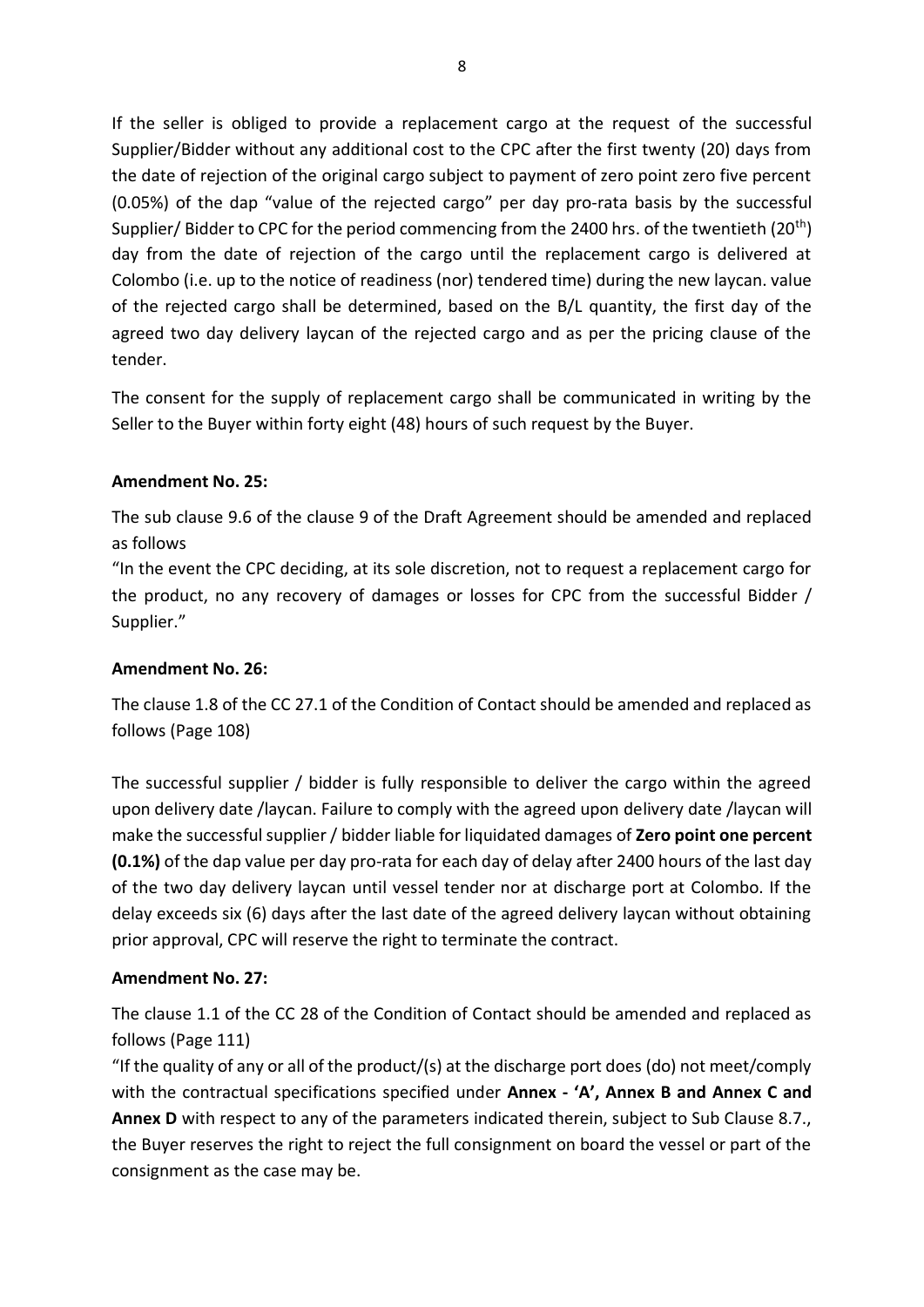In such a case if the Seller is obliged to provide a replacement cargo at the request of the successful Supplier/Bidder without any additional cost to the CPC within the first twenty (20) days from the date of rejection of the original cargo no any additional cost will be charged by CPC from the successful Supplier/Bidder. Determination of the new laycan will be at the discretion of CPC. However, CPC shall not unreasonably delay the allocation of an alternative delivery laycan.

If the seller is obliged to provide a replacement cargo at the request of the successful Supplier/Bidder without any additional cost to the CPC after the first twenty (20) days from the date of rejection of the original cargo subject to payment of **Zero point zero five percent (0.05%)** of the dap "value of the rejected cargo" per day pro-rata basis by the successful Supplier/ Bidder to CPC for the period commencing from the 2400 hrs. of the twentieth (20<sup>th</sup>) day from the date of rejection of the cargo until the replacement cargo is delivered at Colombo (i.e. up to the notice of readiness (nor) tendered time) during the new laycan. value of the rejected cargo shall be determined, based on the B/L quantity, the first day of the agreed two day delivery laycan of the rejected cargo and as per the pricing clause of the tender.

The consent for the supply of replacement cargo shall be communicated in writing by the Seller to the Buyer within forty eight (48) hours of such request by the Buyer."

# **Amendment No. 28:**

The clause 1.6 of the CC 28 of the Condition of Contact should be amended and replaced as follows (Page 111)

"In the event the CPC deciding, at its sole discretion, not to request a replacement cargo for the product, no any recovery of damages or losses for CPC from the successful Bidder / Supplier."

#### **Amendment No. 29:**

The clause 18.1 of the Draft Agreement should be amended and replaced as follows (Page 134).

The Seller is fully responsible to deliver the cargo within the agreed delivery date/laycan. Failure to comply with the agreed delivery date/laycan will make the Seller liable for liquidated damages of **Zero point one percent (0.1%)** of the DAP value per day pro-rata for each day of delay after 2400 hours. of the last day of the two day delivery laycan until vessel tender NOR at discharge port at Colombo. If the delay exceeds six days after the last date of the agreed delivery laycan without obtaining prior approval, the Buyer will reserve the right to terminate the contract.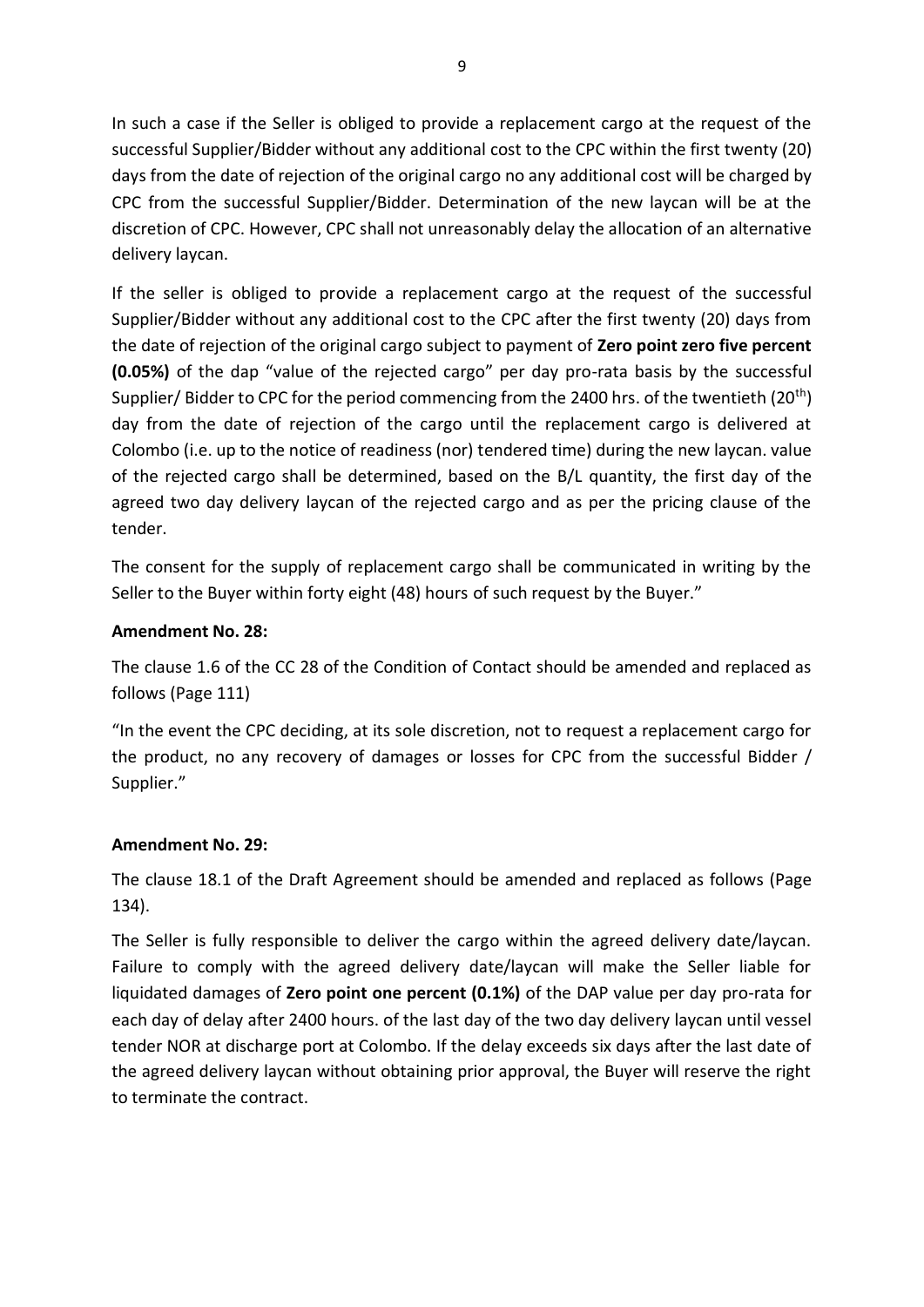#### **Amendment No. 30:**

The clause 19.2 of the termination should be amended and replaced as follows (Page 135).

In the event of product specifications are not in conformity with the requirements given in Annex 'A', Annex 'B', Annex C and Annex D the Seller fails to perform as per the remedy under Clause 9. The Buyer reserved the right to terminate the contract at its own discretion.

#### **Amendment No. 31:**

The word **"Price"** wherever appearing in the bidding document should be changed as "**Premium/ Discount** "except mentioned as "FOB Singapore Price".

#### **Amendment No. 32:** (Page 100)

#### Add below clause as XIII under CC 13.1 of Section VII Contact Data

In the event if the above mention documents are temperory unavailabe at the time of payment negotiation paument shall be made at the maturity against the following documents.

- i. Disbursement of payment to the supplier for each and every shipment shall be accompanied by a payment authorization issued by the authorize signatory of Director General of Department of External Resources (ERD) General Treasury of Sri Lanka as prescribed in the IOC agreement between Government of Sri Lanka and Exim bank.
- ii. Presentation of beneficiary's manually signed original Commercial Invoice.
- iii. Presentation of ship arrival quantity report issued by the independent inspector at discharge port, Colombo.
- iv. Presentation of tank cleanliness & dry certificate issued by the independent inspector, confirming that the ship's tanks are clean & dry prior to loading.
- v. Presentation of quality certificate issued by the independent inspector at discharge port, Colombo.
- vi. Presentation of out-turn quantity report issued by the independent inspector at discharge port, Colombo.
- vii. Obtaining prior approval of CPC for such LOI format.

#### **Amendment No. 33:**

Wherever apprearing Letter of Credit / Letters of Credit either be deleted or not to be applicable other than Item a) of subclause 20.2 (Page 15)